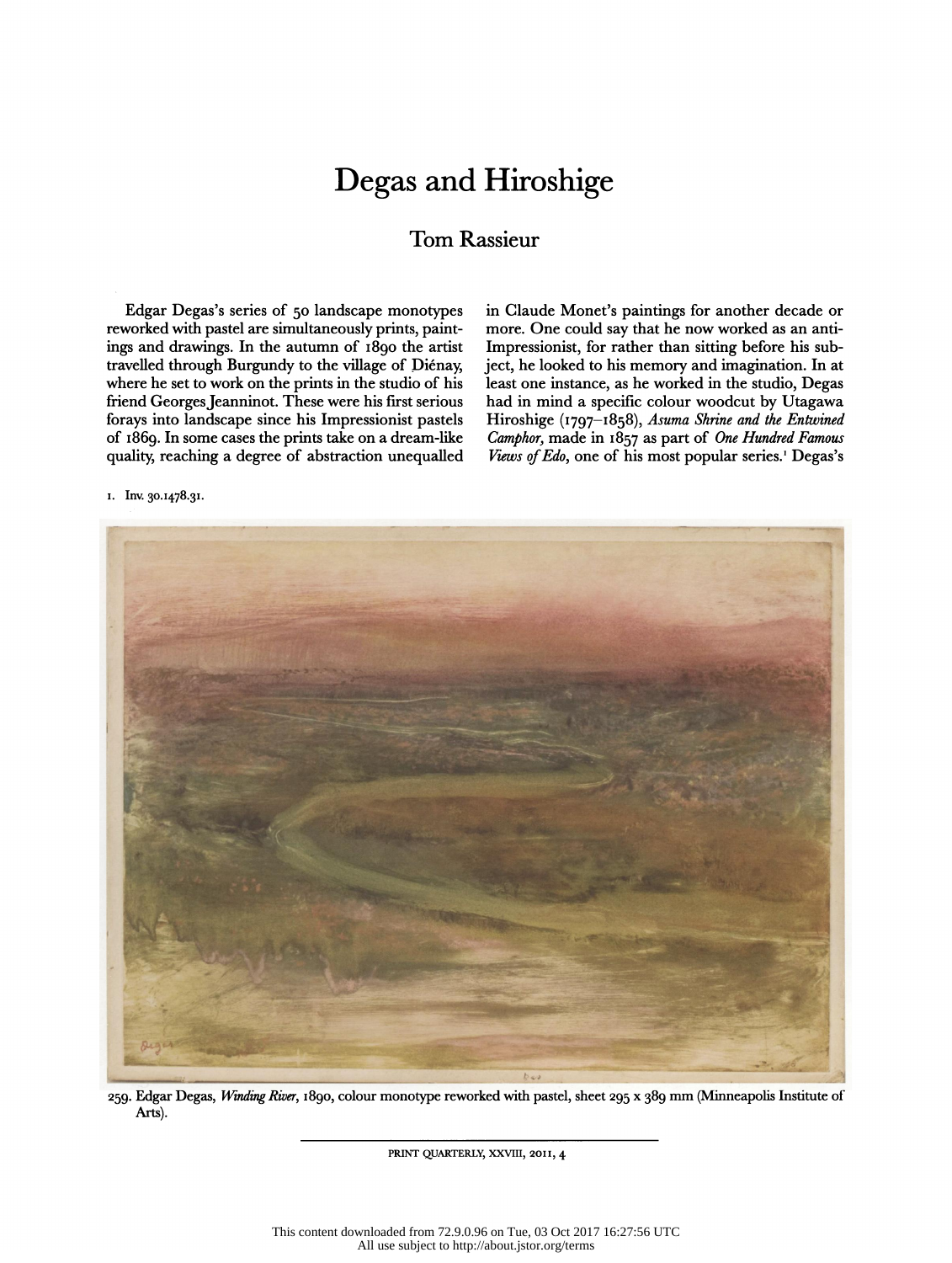interest in Hiroshige is well known. He owned some 40 landscape prints by the master<sup>2</sup> and Richard<br>Kendall commented on similarities in Degas's and Hi- $K$ endall commented on similarities in Degas's and Hi-<br>  $K$ -hi- $\frac{1}{2}$  brush. After printing the plate he reworked the image<br>  $\frac{1}{2}$  brush. After printing the plate he reworked the image richal commented on similarities in Euglas s'aite in the stash. Their printing the plate its reworked the integer<br>
trading the lavender, ochre, yellow and<br>
integrate in consistent in the state of the lavender, ochre, yello roshige's compositional devices as well as their mutual<br>interest in series and variants.<sup>3</sup> The present discussion<br>adds to Kendall's observations an example of a direct and the total is observations an example of a direct in the foreground, he accented - or attempted to<br>adds to Kendall's observations an example of a direct in the foreground, he accented - or attempted to adds to Kendan's observations an example of a direct the interference of his runny paints with<br>link between specific landscapes by Degas and Hi-cover - the irregular tide-line of his runny paints with roshige.

 The Minneapolis Institute of Arts recendy acquired Degas's Winding River, which depicts a river or a path winding through a valley lush with blossoming trees (fig. 259). 4 The soft-focus image may have been so novel to contemporary viewers that they needed assistance in deciphering it, for an inscription on the lower edge of the mount reads bas to provide some orientation. The monotype is somewhat of a rediscovery, in that for decades the only published images of it were based on the small black-and-white illustration that appeared in the catalogue of the fourth sale from Degas's studio.5 It first appeared in colour in a catalogue produced by the Galerie Terrades in 2008.<sup>6</sup> Only after seeing the image in colour would one make the connection to Hi roshige.

 At first glance, it may seem far-fetched to link Winding River with Asuma Shrine and the Entwined Cam phor (fig. 260), since the former is horizontal and the latter vertical. Additionally, the most pronounced curves of the rivers or paths point in opposite direc tions. Yet, close inspection and thinking through Degas's process reveals several correspondences that could not be happenstance alone.

 Degas seems to have painted dilute oil colours onto the plate with a rag: pinks and roses in the sky, with rich greens and blue-greens in the middle ground and olive greens in the foreground. Once the colours were

- 2. R. Kendall, Degas Landscapes, New Haven and London, 1993, p. 120. The sale catalogue for Degas's print collection lists eight lots of Japanese prints and drawings, many of which were slated to be subdivided for sale; see Drouot, Paris, 6-7 November 1918, lots 324-31. Lot 328 contained 42 landscapes, noted as being mostly by Hiroshige, but the contents are not itemized. Although Degas clearly had an interest in Hiroshige, no proof that he owned an impression of Asuma Shrine and the Entwined Camphor has come to my attention.
- 3. Kendall, op. cit., pp. 120, 205-07. Kendall also noted similarities between prints by Hokusai and Degas; ibid., pp. 201 and 205.
- 4. The John R. Van Derlip Fund, inv. 2009. 19. 1. E. Parry Janis, Degas Monotypes: Essay, Catalogue & Checklist, Cambridge, MA, 1968, no. 287.
- 5. Galerie Georges Petit, Paris,  $2-4$  July 1919, lot 42.<br>6. A. Caben, *Galerie Terrades: Tableaux, sculptures et a*
- 6. A. Cahen, Galerie Tenades: Tableaux, sculptures et dessins Français, 1500-1900, Paris, 2008, p. 58, no. 25.

 applied he wiped and scratched the prominent s-curve through the center, probably using both ends of a pink blossoms. He indicated the tree trunks in black. pink pastel and used the same pink to colour broader areas. He activated the horizon line with a tangle of chevron-shaped or zigzag strokes and dots of black chalk. He seems to have found the contrast too sharp, for he retraced many of these marks with brown. In the sky, he added yellow, pink and white that enhances the half-lit effect of dawn or dusk. Also visible in the sky are numerous, nearly vertical, closely spaced strokes of gray.



 260. Utagawa Hiroshige, Asuma Shrine and the Entwined Cam phor, 1857, colour woodcut, image 340 x 222 mm, sheet 364 χ 237 mm (New York, Brooklyn Museum of Art).